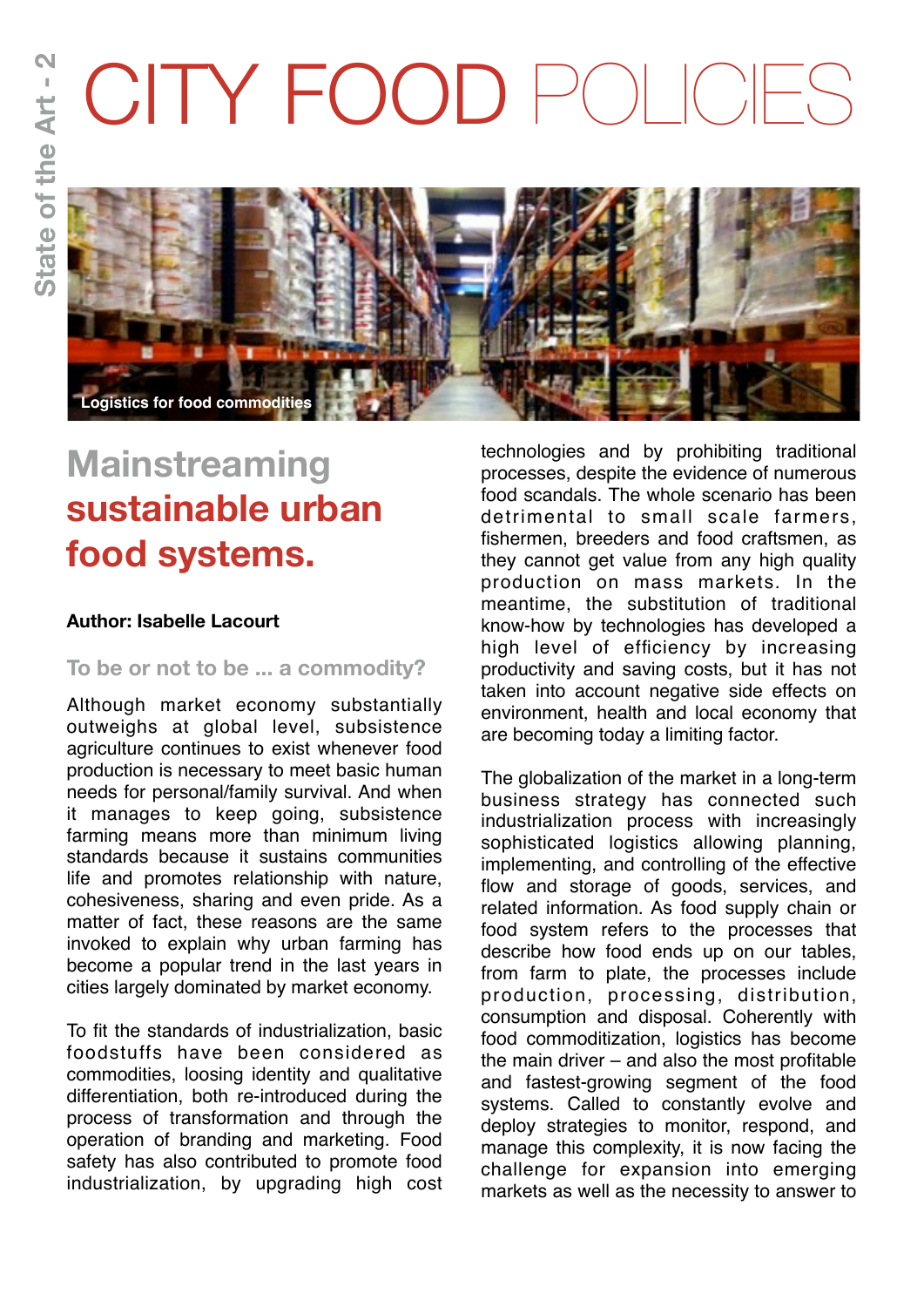increased customer expectations such as high quality, low cost, flexible delivery, reliable performance, and sustainable low-carbon solutions in mature markets. It is also exposed to market volatility, referring to major shifts in customer demand volume, product or service mix, government regulations, new competitors, substitute products, short product life cycles, and requirements for rapid network nodal changes and redesign.

Indeed, food supply has been organized to avoid any disruption and has been generally taken for granted, until recent concerns raised by environmental impacts of transportation systems. The term "food miles" coined by Tim Lang in the early 1990s has been widely used to refer to environmental impacts and hidden costs of food logistics. These include air pollution, global climate concerns, noise, water pollution, accidents, land use and habitat fragmentation. But in spite of its wide use, "food miles" cannot be by an accurate indicator, as transport's environmental performances not only depend on distance: they are also correlated to transport mode, addressing shipping, air cargo, trucking, rail, pipelines and intermodal terminals and to the efficient loading of vehicles. The energy consumption of transport has almost doubled over the last three decades of the previous century and road transport had by far the largest share. Both air pollution and greenhouse gas emissions derives from burning fossil fuels and are strongly related to transport energy and vehicles' use.

While emphasis is given on the reinforcement for local food supply in cities to reduce transport environmental footprint, the critical issue of the "last mile" logistics, is too often overlooked. Indeed due to high population density in urban areas, all kind of goods, either produced locally or not, reaches the cities and must be transported to their final destination. Therefore "last mile" transport deals very largely with making deliveries in retail stores, restaurant and several other receivers located in all urban neighbourhoods. This logistic, which is the least efficient of all the supply chain, is also the most expensive due to greater constraints in terms of service, such as time schedule and number of deliveries. Usually performed in small trucks and vans that operate below their maximum carrying

capacity, with high incidence of empty runs, it is also slowed in heavy traffic. Moreover most urban food deliveries are operated by old diesel vehicles that consume large quantities of fossil fuel and generate the release of higher quantities of pollutant emissions.

#### **The metaphor of Urban metabolism to rebuild urban food supply chains...**

A reaction movement is loudly calling into question globalized food systems, with the attempt to create direct connection between farmers and citizens. So doing, it seeks to increase access and quality of food while relocalizing production and distribution to promote both environmental sustainability and socio-economic justice. Consumers are asked to assume part of the responsibility by choosing food products not only by considering retail selling price but also food intrinsic qualities: health and nutrition but also social and environmental factors. Doing so they are asked to look at the whole food supply chain and reevaluate the advantages of small scale and local production. Such alternative food systems are generally described and emphasized "in opposition" to the conventional global agroindustrial foods.

In recent years, interest in alternative food systems (AFS) has grown both in the popular imagination and in the academic literature. The literature is rife with justifications (or hopes) for the continued and necessary expansion of AFS in the face of unsustainable conventional food provisioning […] The challenge now is to understand how AFS can in some sense disrupt this dichotomy and become more stable food sources capable of providing both "quantity" (more food for more people), and "quality" (social, economic, health, and environmental benefits)" Source : Albrecht et al., 2013 (4).

It is often assumed that economic development unfolds according to two options: to look at the past towards local economic models or to look at the future towards globalized-market dominant model. There could be a third option to combine old and new, using significant progress and useful knowledge. Caught in the crossfire of increasing both local food supply and urban last food mile , eco-efficiency food planners cannot